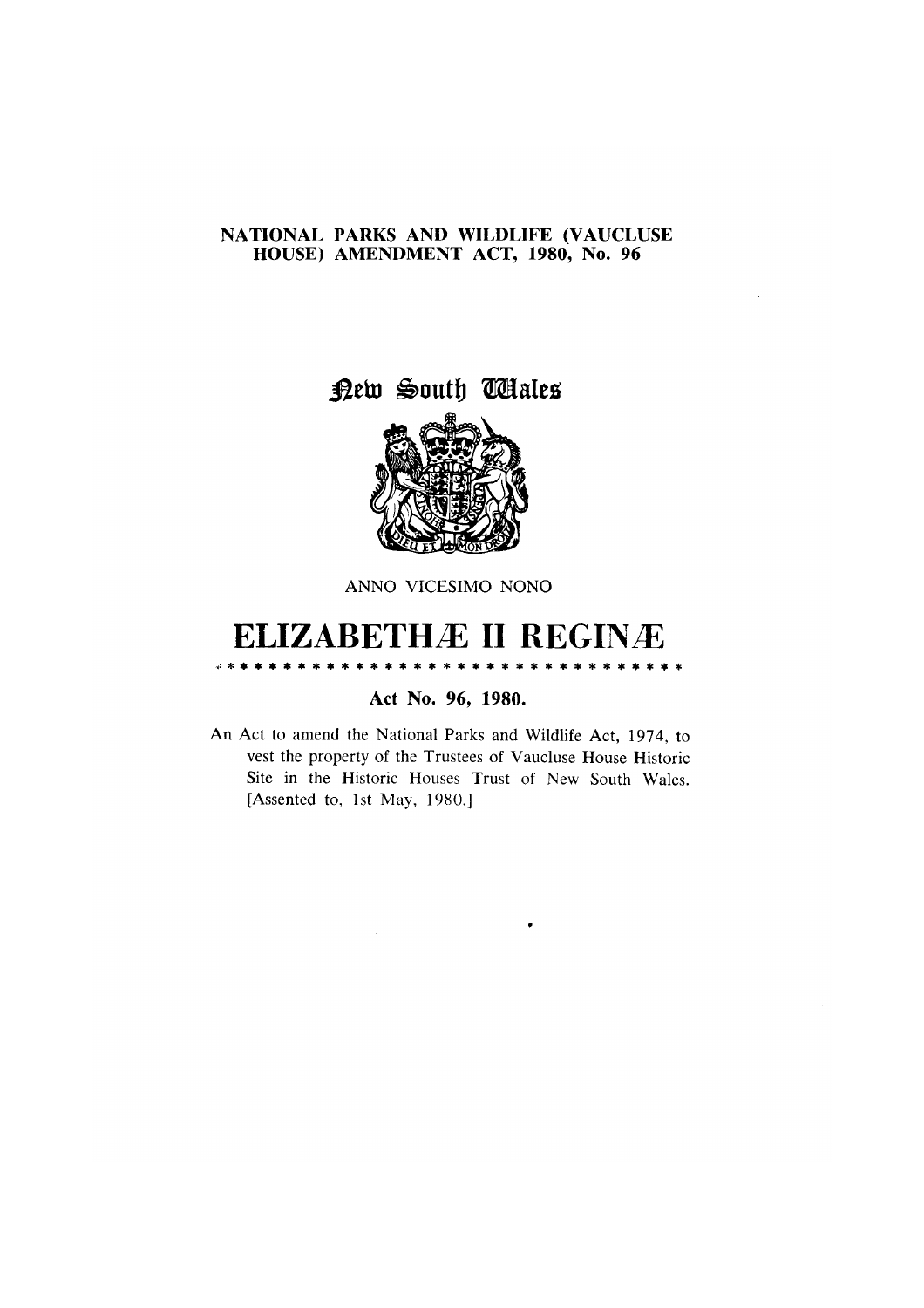BE it enacted by the Queen's Most Excellent Majesty, by and with the advice and consent of the Legislative Council and Legislative Assembly of New South Wales in Parliament assembled, and by the authority of the same, as follows :-

1. This Act may be cited as the "National Parks and Wildlife" Short title. (Vaucluse House) Amendment Act, 1980".

2. (1) This section and section 1 shall commence on the date Commenceof assent to this Act. ment.

> $(2)$  Except as provided in subsection  $(1)$ , this Act shall commence on the day appointed and notified under section 2 (2) of the Historic Houses Act, 1980.

Interpretation.

3. In this Act, except in so far as the context or subject-matter otherwise indicates or requires-

- "appointed day" means the day appointed and notified under section 2 (2) of the Historic Houses Act, 1980;
- "dissolved Trust" means the body corporate dissolved by section 4;
- "Historic Houses Trust" means the Historic Houses Trust of New South Wales constituted by the Historic Houses Act, 1980;

"real property" means the land described in Schedule 1,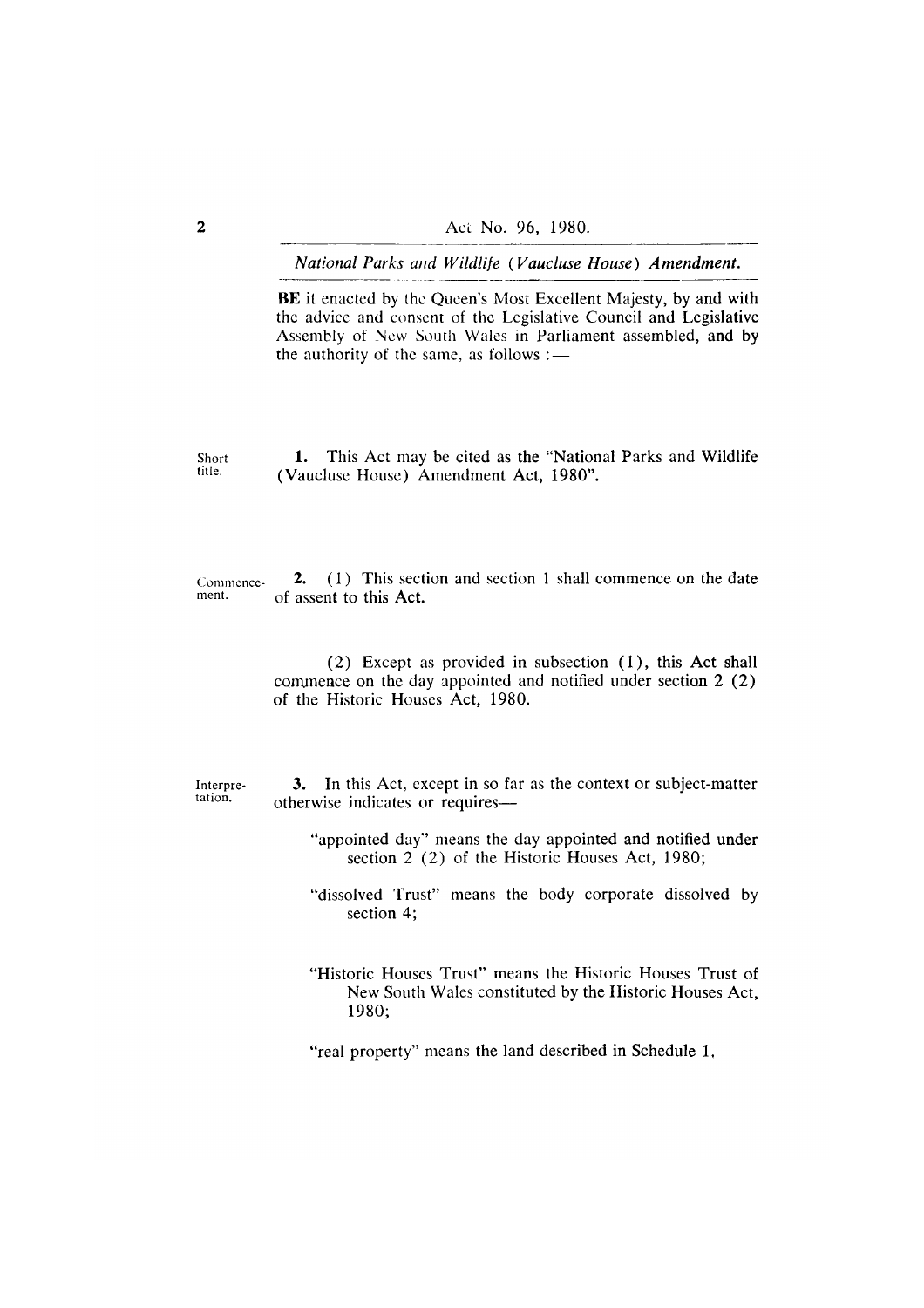4. The body corporate with the corporate name "Trustees of Dissolution of body Vaucluse House Historic Site" is dissolved. corporate.

- 5. On and from the appointed day—
	- (a) all real and personal property that, immediately before bilities. that day, was vested in or belonged to the dissolved Trust, and all right and interest therein, and all control and management thereof, are vested in the Historic Houses Trust:
	- (b) all money, and all liquidated and unliquidated claims, that, immediately before that day, was payable to, or were recoverable by, the dissolved Trust shall be money payable to, and liquidated and unliquidated claims recoverable by, the Historic Houses Trust;
	- (c) all proceedings commenced before that day by the dissolved Trust and pending immediately before that day shall be deemed to be proceedings by the Historic Houses Trust pending on that day and all proceedings so commenced by any person against the dissolved Trust and pending immediately before that day shall be deemed to be proceedings pending on that day by that person against the Historic Houses Trust;
	- (d) all contracts, agreements, arrangements and undertakings entered into with, and all securities given to or by. the dissolved Trust and in force immediately before that day shall be deemed to be contracts, agreements, arrangements and undertakings entered into with, and securities given to or by, the Historic Houses Trust;
	- (e) the Historic Houses Trust may, in addition to pursuing any other remedies or exercising any other powers that may be available to it, pursue the remedies for the recovery of money and claims referred to in this section, and for the prosecution of proceedings so referred to, that would have been available to the dissolved Trust if this Act had not been enacted:

Transfer of assets and lia-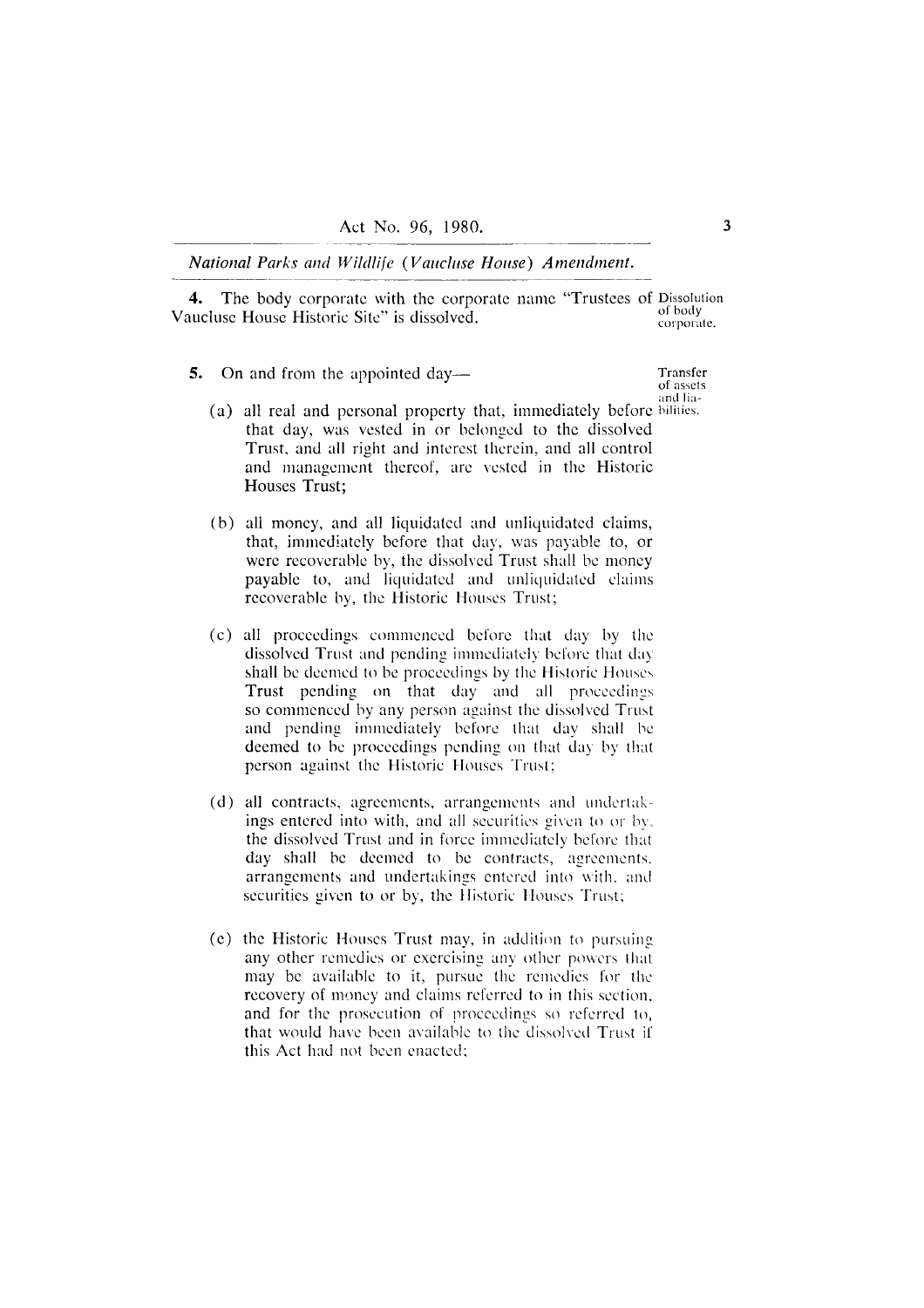- (f) the Historic Houses Trust may enforce and realise any security or charge existing immediately before that day in favour of the dissolved Trust and may exercise and perform any powers, authorities, duties or functions thereby conferred or imposed on the dissolved Trust as if the security or charge were a security or charge in favour of the Historic Houses Trust;
- (g) all money, and all liquidated and unliquidated claims that, immediately before that day, was payable by, or were recoverable against, the dissolved Trust shall be money payable by, and liquidated and unliquidated claims recoverable against, the Historic Houses Trust; and
- (h) a reference in any other Act, or in any regulation, by-law or other statutory instrument or in any other document, whether of the same or of a different kind, to the dissolved Trust shall be construed as a reference to the Historic Houses Trust.

Amendment of Act No. 80, 1974. Schedule

**6.** The National Parks and Wildlife Act, 1974, is amended by omitting from Schedule 5 the words "Vaucluse House Historic Site ... "..." and "Trustees of Vaucluse House Historic Site.".

 $\alpha$  is a set of  $\alpha$  ,  $\beta$  $\label{eq:2} \frac{1}{\sqrt{2}}\left(\frac{1}{\sqrt{2}}\right)^{2} \frac{1}{\sqrt{2}}\left(\frac{1}{\sqrt{2}}\right)^{2}$  $\sim$